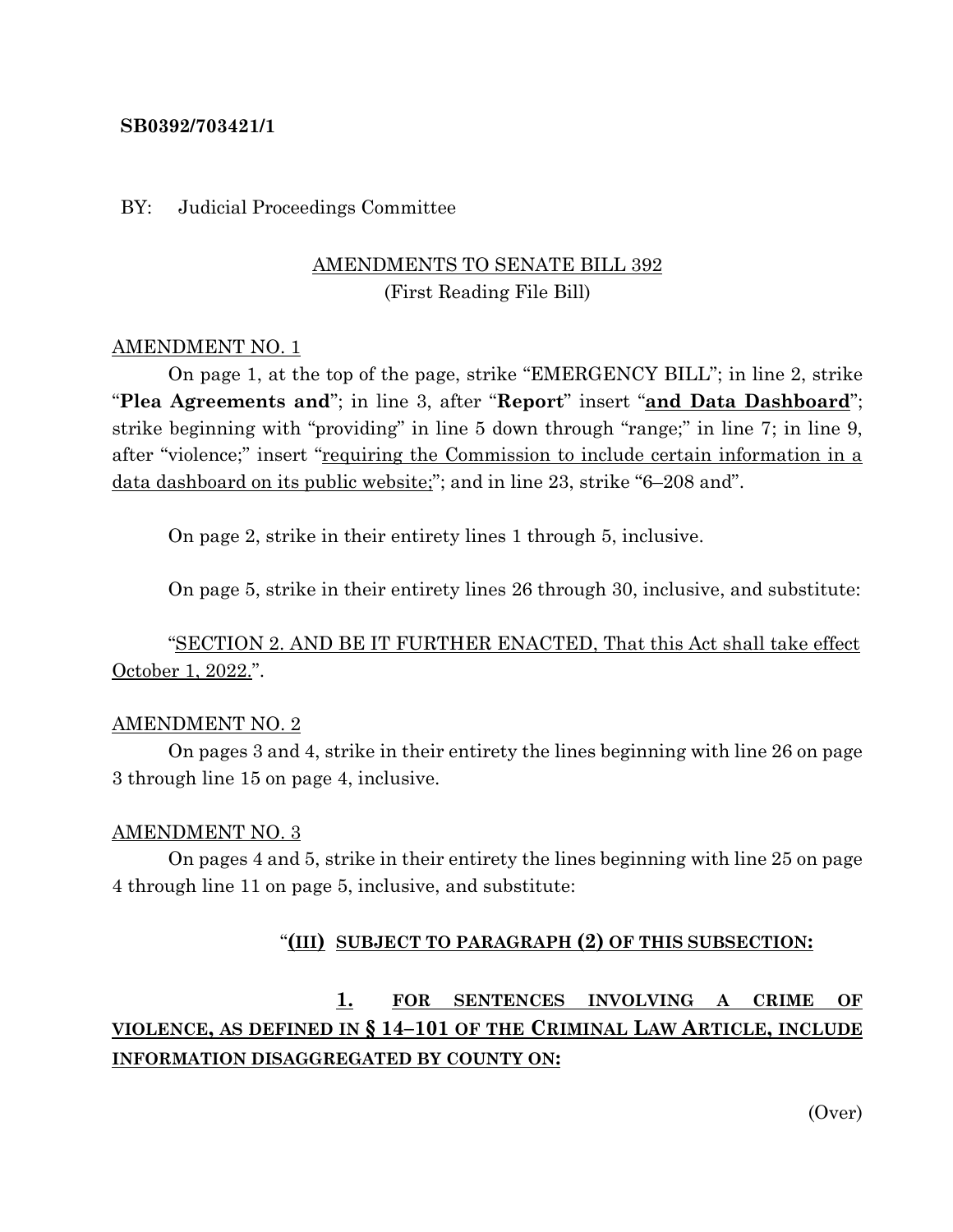### **SB0392/703421/01 Judicial Proceedings Committee Amendments to SB 392 Page 2 of 3**

# **A. THE NUMBER AND PERCENTAGE OF SENTENCING EVENTS IN EACH DISPOSITION CATEGORY, AS INDICATED ON THE SENTENCING GUIDELINES WORKSHEET;**

# **B. THE NUMBER AND PERCENTAGE OF SENTENCING EVENTS THAT RESULTED IN A DEPARTURE FROM THE SENTENCING GUIDELINES; AND**

**C. FOR SENTENCING EVENTS THAT RESULTED IN A DEPARTURE FROM THE SENTENCING GUIDELINES, THE DEPARTURE REASONS CITED AND THE NUMBER AND PERCENTAGE OF EVENTS IN WHICH EACH REASON WAS CITED; AND**

# **2. FOR SENTENCING EVENTS INVOLVING A CRIME OF VIOLENCE, AS DEFINED IN § 14–101 OF THE CRIMINAL LAW ARTICLE, REPORT DISAGGREGATED BY COUNTY AND CRIME ON:**

## **A. THE AVERAGE TOTAL SENTENCE;**

## **B. THE AVERAGE NONSUSPENDED SENTENCE; AND**

**C. FOR SENTENCES IN WHICH A PORTION OF THE SENTENCE WAS SUSPENDED, THE AVERAGE PERCENTAGE OF THE TOTAL SENTENCE SUSPENDED;**".

On page 5, in line 18, after "(2)" insert "**THE COMMISSION SHALL REPORT INFORMATION REQUIRED UNDER PARAGRAPH (1)(III) OF THIS SUBSECTION BY CIRCUIT FOR THE 1ST, 2ND, AND 4TH JUDICIAL CIRCUITS.**